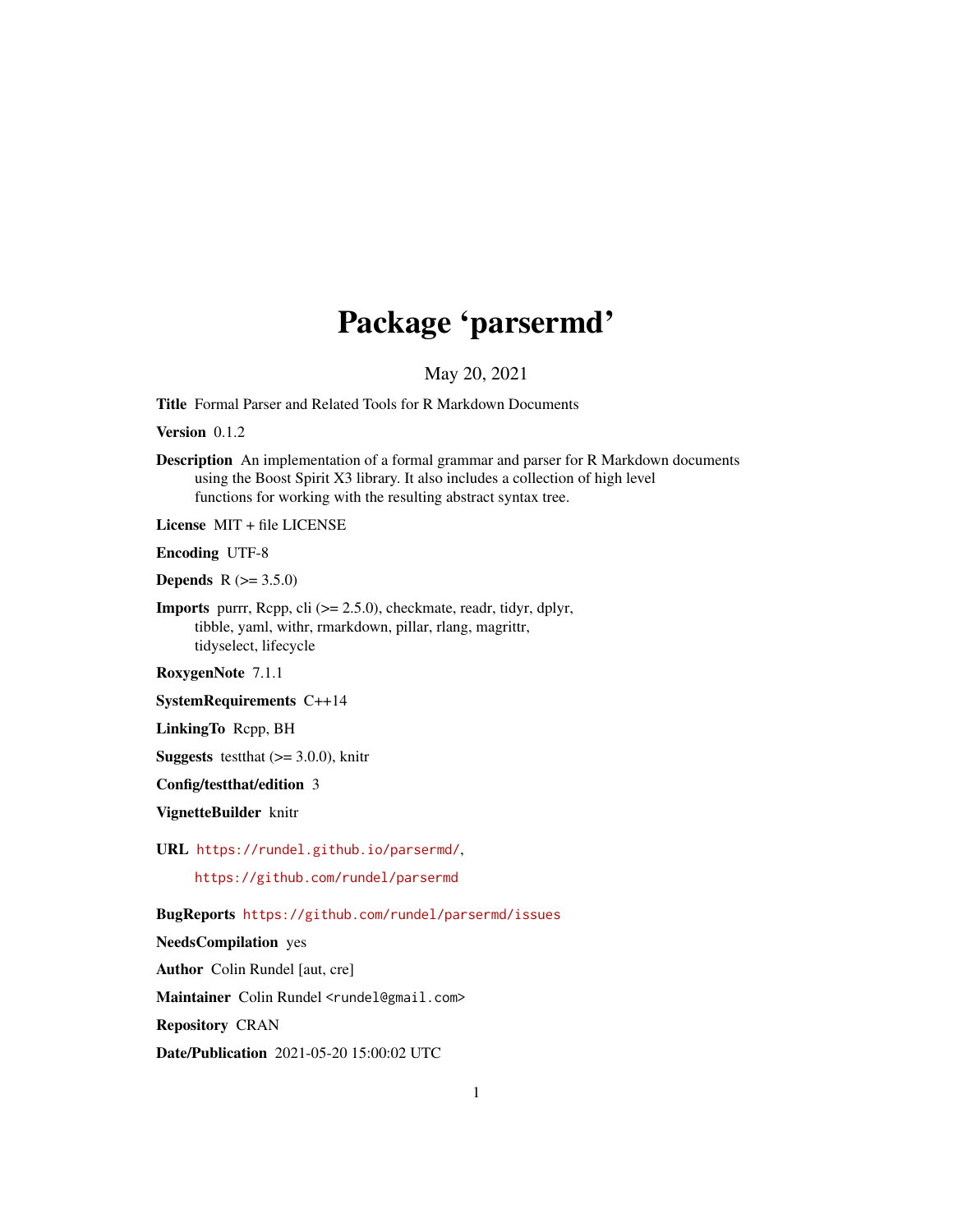## <span id="page-1-0"></span>R topics documented:

|  | $\overline{2}$ |
|--|----------------|
|  | $\overline{3}$ |
|  | 3              |
|  | $\overline{4}$ |
|  | $\overline{5}$ |
|  | 5              |
|  | 6              |
|  | $\overline{7}$ |
|  |                |
|  |                |
|  |                |
|  |                |
|  |                |
|  |                |
|  |                |
|  |                |

#### **Index** 2008 **[14](#page-13-0)**

parsermd-package *Stuff*

## Description

Stuff

## Author(s)

Colin Rundel <rundel@gmail.com>

as\_ast *Convert an object into an* rmd\_ast*.*

## Description

Currently only supports conversion of rmd\_tibble objects back to rmd\_ast.

## Usage

 $as_ast(x, \ldots)$ 

## Arguments

| X        | Object to convert          |
|----------|----------------------------|
| $\cdots$ | Unused, for extensibility. |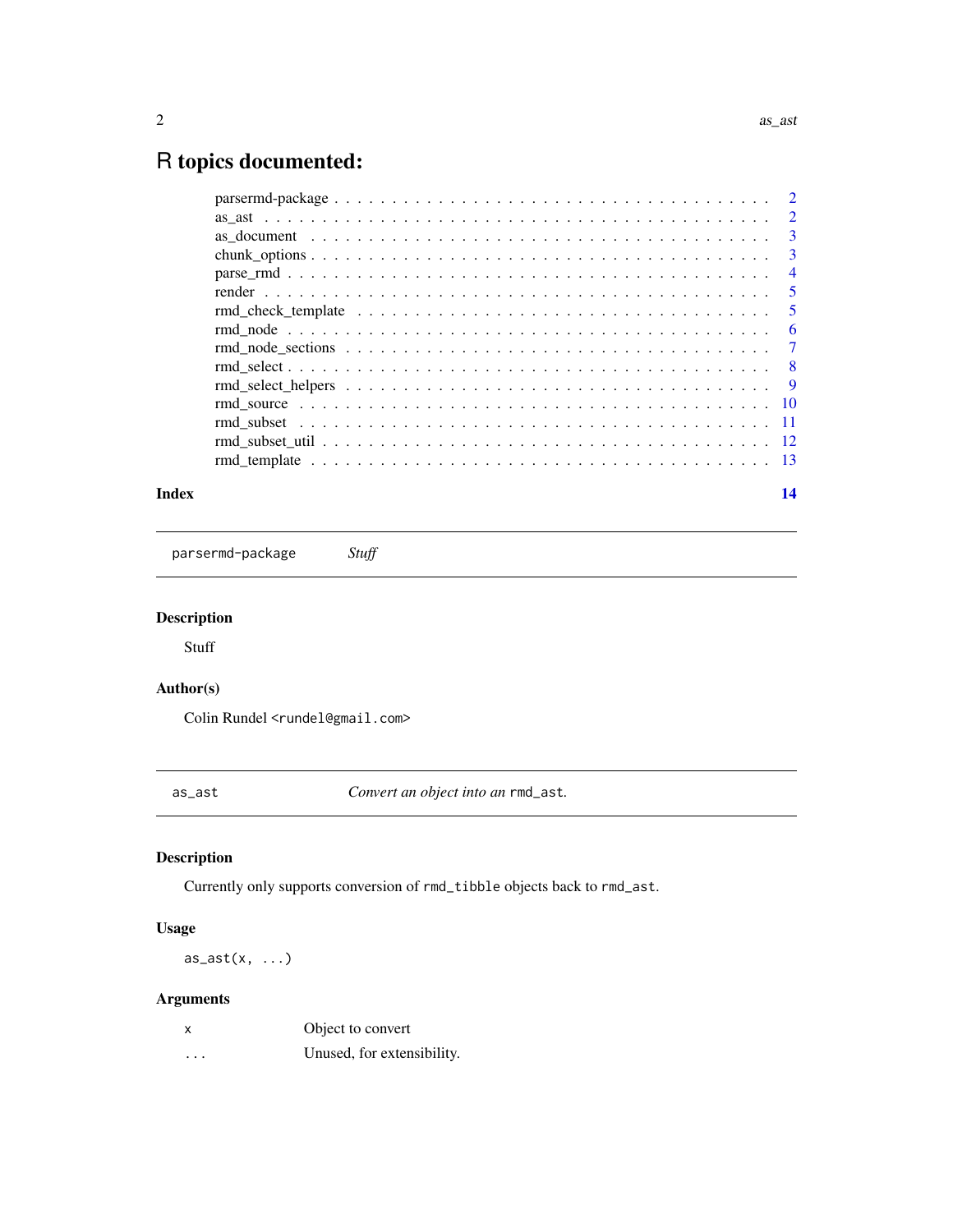## <span id="page-2-0"></span>as\_document 3

## Value

Returns an rmd\_ast object.

## Examples

```
parse_rmd(system.file("hw01.Rmd", package="parsermd")) %>%
  as_tibble() %>%
  as_ast()
```
as\_document *Convert an* rmd\_ast*,* rmd\_tibble*, or any ast node into text.*

#### Description

Convert an rmd\_ast, rmd\_tibble, or any ast node into text.

#### Usage

```
as\_document(x, padding = "", collapse = NULL, ...)
```
## Arguments

| X        | rmd_ast, rmd_tibble, or parsermd node object.          |
|----------|--------------------------------------------------------|
| padding  | Padding to add between nodes when assembling the text. |
| collapse | If not NULL, use value to collapse lines.              |
| $\cdot$  | Unused, for extensibility.                             |

#### Value

Returns a character vector.

chunk\_options *Get and set code chunk options*

## Description

Helper functions for obtaining or changing chunk options within an rmd object.

#### Usage

```
rmd_set_options(x, ...)
rmd\_get\_options(x, ..., defaults = list())
```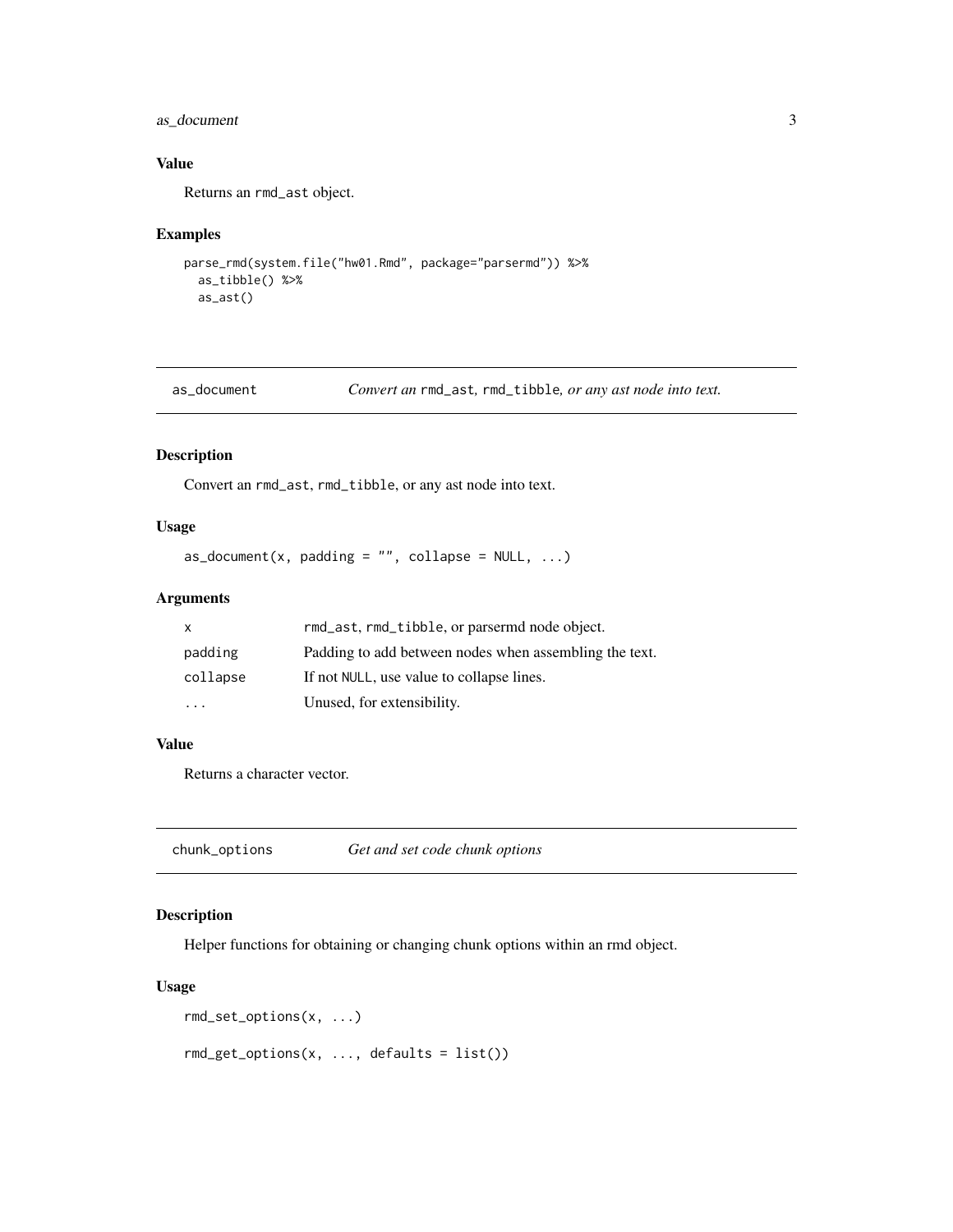## <span id="page-3-0"></span>Arguments

| An rmd_ast, rmd_tibble, or any rmd ast node object.                             |
|---------------------------------------------------------------------------------|
| Either a collection of named values for the setter or a character values of the |
| option names for the getter.                                                    |
| A named list of default values for the options.                                 |
|                                                                                 |

## Value

rmd\_set\_options returns the modified version of the original object.

rmd\_get\_options returns a list of the requested options (or all options if none are specified). Nonchunk nodes return NULL.

## Examples

```
rmd = parse_rmd(system.file("minimal.Rmd", package = "parsermd"))
str(rmd_get_options(rmd))
str(rmd_get_options(rmd), "include")
rmd_set_options(rmd, include = TRUE)
```
parse\_rmd *Parse an R Markdown document*

#### Description

Documents are parse into an rmd\_ast object.

#### Usage

```
parse_rmd(rmd, allow_incomplete = FALSE, parse_yaml = TRUE)
```
## Arguments

| rmd              | Either the path to an Rmd file or a character vector containing the contents of a R |
|------------------|-------------------------------------------------------------------------------------|
|                  | Markdown document.                                                                  |
| allow_incomplete |                                                                                     |
|                  | Allow incomplete parsing of the document.                                           |
| parse_yaml       | Use the yaml package to parse the document's yaml.                                  |

## Value

Returns a rmd\_ast object.

## Examples

```
parse_rmd(system.file("hw01.Rmd", package="parsermd"))
```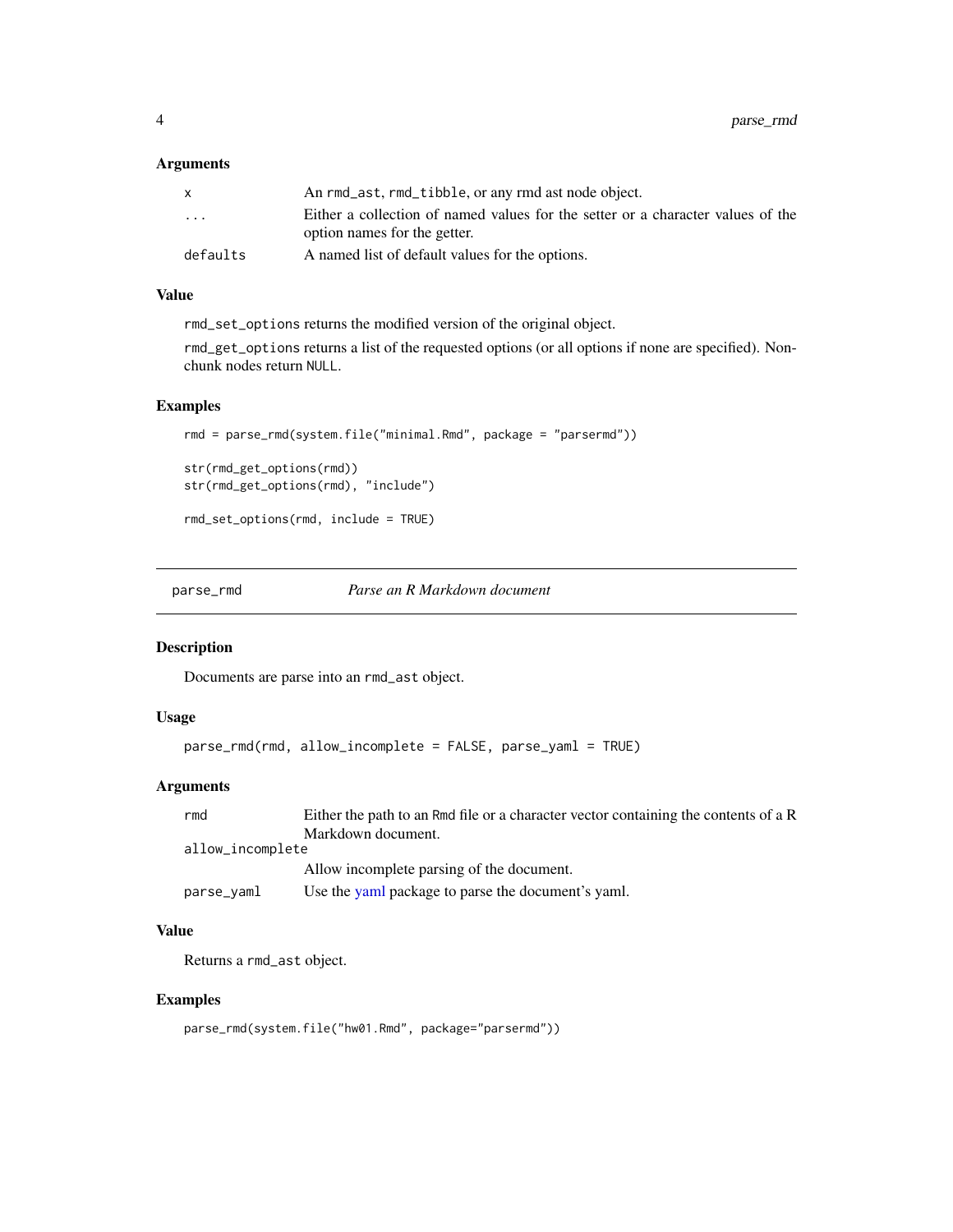<span id="page-4-0"></span>

Object contents are converted to a character vector and written to a temporary directory before rendering.

Note that this function has the potential to overwrite existing output files (e.g. .html, .pdf, etc).

## Usage

 $render(x, name = NULL, ...)$ 

#### Arguments

| X        | Object to render, e.g. a rmd_ast, rmd_tibble, character vector, etc.          |
|----------|-------------------------------------------------------------------------------|
| name     | Name of the output file, if not given it will be inferred from the name of x. |
| $\cdots$ | Any additional arguments to be passed to rmarkdown:: render()                 |

## Value

Returns the results of rmarkdown:: render().

rmd\_check\_template *Check an Rmd against a template*

## Description

This function compares the provided Rmd against a template and reports on discrepancies (e.g. missing or unmodified components).

#### Usage

```
rmd_check_template(rmd, template, ...)
```
#### Arguments

| rmd      | The rmd to be check, can be an rmd_ast, rmd_tibble, or text that can be han-<br>dled by parse_rmd. |
|----------|----------------------------------------------------------------------------------------------------|
| template | $rmd$ template object from $rm\_template()$ .                                                      |
| $\cdot$  | Unused, for extensibility.                                                                         |

## Value

Invisibly returns TRUE if the rmd matches the template, FALSE otherwise.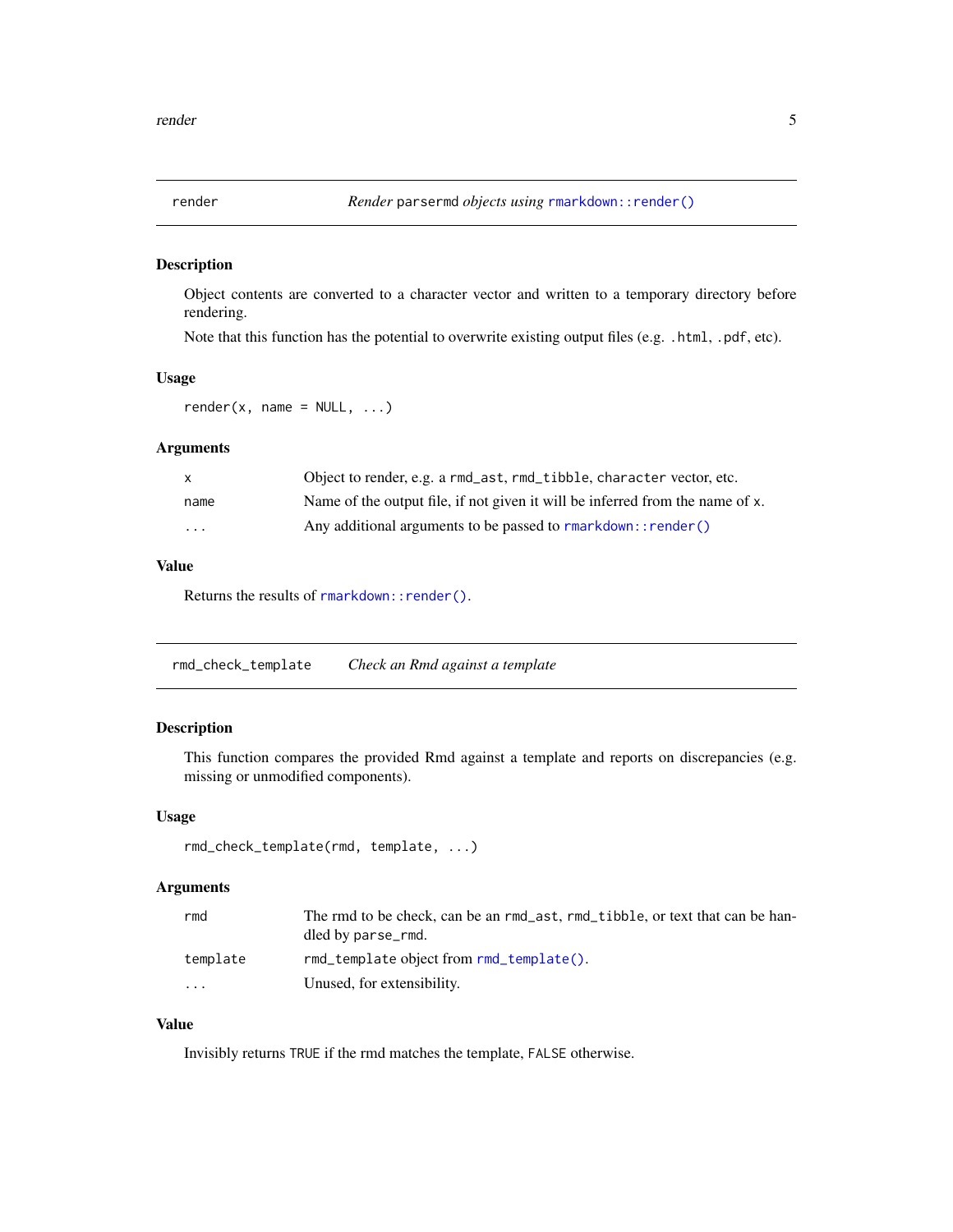#### Examples

```
tmpl = parse_rmd(system.file("hw01.Rmd", package = "parsermd")) %>%
 rmd_select(by_section(c("Exercise *", "Solution"))) %>%
 rmd_template(keep_content = TRUE)
rmd_check_template(
 system.file("hw01-student.Rmd", package = "parsermd"),
 tmpl
)
```
#### rmd\_node *rmd node utility functions*

## Description

Functions for extracting information for Rmd nodes.

#### Usage

```
rmd_node_label(x, ...)
rmd_node_type(x, ...)
rmd_node_length(x, ...)
rmd_node_content(x, ...)
rmd_node_attr(x, attr, ...)
rmd_node_engine(x, ...)
rmd_node_options(x, ...)
rmd_node_code(x, ...)
```
### Arguments

|                         | An rmd object, e.g. rmd_ast or rmd_tibble. |
|-------------------------|--------------------------------------------|
| $\cdot$ $\cdot$ $\cdot$ | Unused, for extensibility.                 |
| attr                    | Attribute name to extract.                 |

#### Value

- rmd\_node\_label() returns a character vector of node labels, nodes without labels return NA.
- rmd\_node\_type() returns a character vector of node types.

<span id="page-5-0"></span>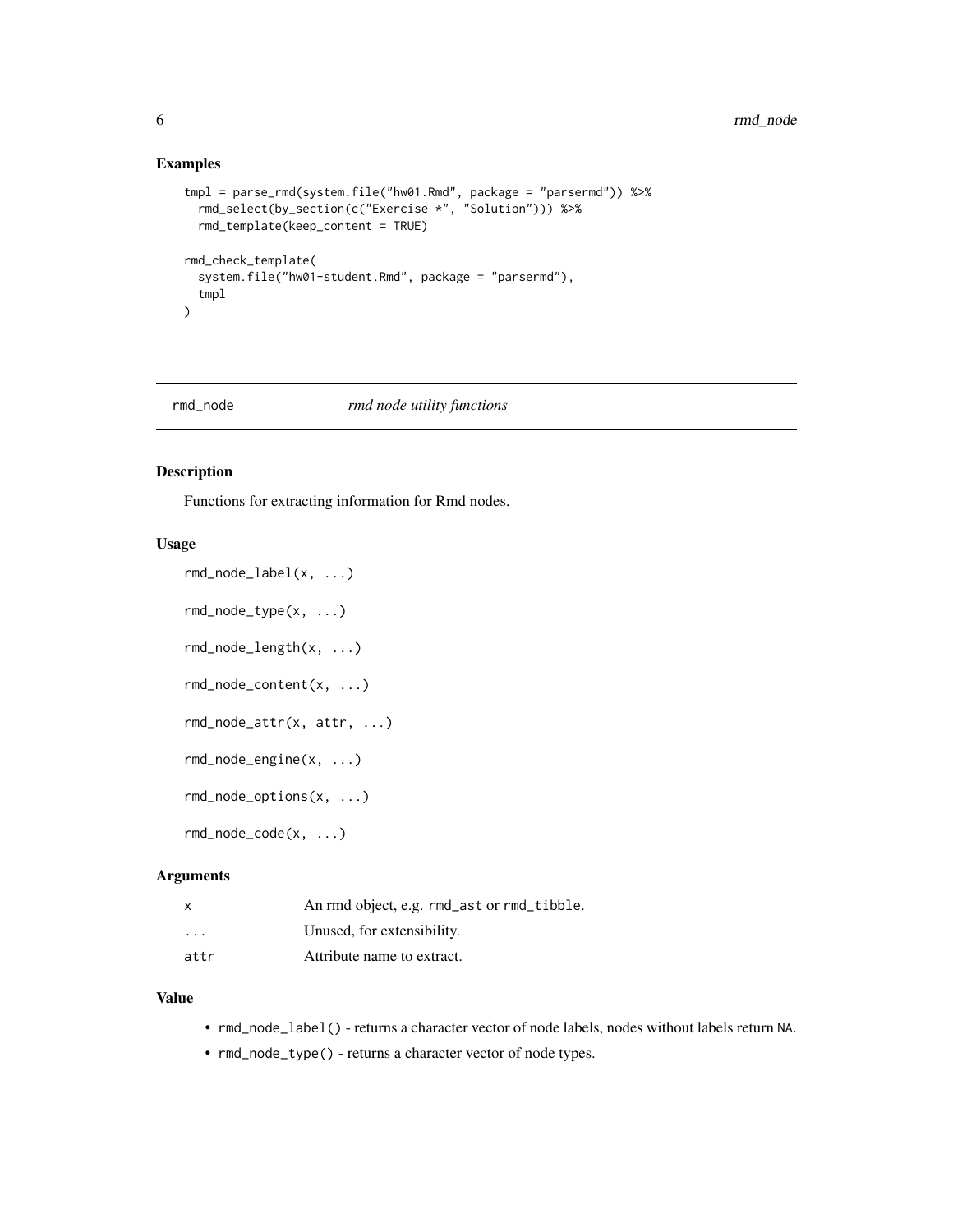- <span id="page-6-0"></span>• rmd\_node\_length() - returns an integer vector of node lengths (i.e. lines of code, lines of text, etc.), nodes without a length return NA.
- rmd\_node\_content() returns a character vector of node textual content, nodes without content return NA.
- rmd\_node\_attr() returns a list of node attribute values.
- rmd\_node\_engine() returns a character vector of chunk engines, NA for all other node types.
- rmd\_node\_options() returns a list of chunk node options (named list), MULL for all other node types.
- rmd\_node\_code() returns a list of chunk node code (character vector), NULL for all other node types.

## Examples

```
rmd = parse_rmd(system.file("hw01.Rmd", package="parsermd"))
```

```
rmd_node_label(rmd)
rmd_node_type(rmd)
rmd_node_content(rmd)
rmd_node_attr(rmd, "level")
rmd_node_engine(rmd)
rmd_node_options(rmd)
rmd_node_code(rmd)
```
rmd\_node\_sections *Find the sections for each rmd object node*

#### Description

Uses the section headings of an rmd object to identify the hierarchical structure of the document.

#### Usage

```
rmd\_node\_sections(x, levels = 1:6, drop\_na = FALSE)
```
#### Arguments

| $\mathsf{x}$ | An rmd object, e.g. rmd_ast or rmd_tibble.    |
|--------------|-----------------------------------------------|
| levels       | Limit which section heading levels to return. |
| drop_na      | Should NA sections be dropped.                |

#### Value

A list of section names for each node.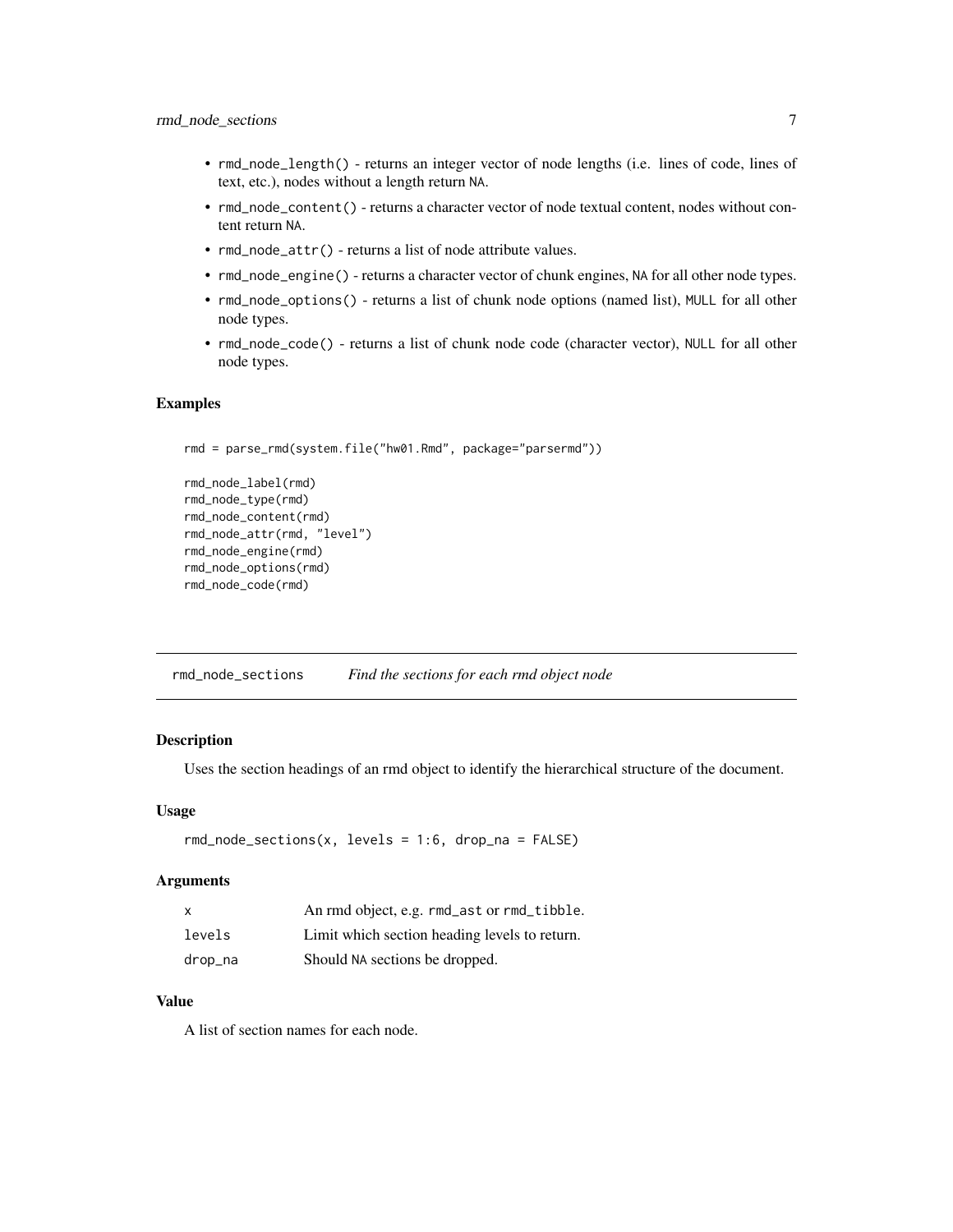<span id="page-7-1"></span><span id="page-7-0"></span>

This function is implemented using [tidyselect::eval\\_select\(\)](#page-0-0) which enables a variety of useful syntax for selecting nodes from the ast.

Additionally, a number of additional parsermd specific selection helpers are available: [by\\_section\(\)](#page-8-1), [has\\_type\(\)](#page-8-1), [has\\_label\(\)](#page-8-1), and [has\\_option\(\)](#page-8-1).

#### Usage

rmd\_select(x, ...)

#### Arguments

|                         | Rmd object, e.g. rmd_ast or rmd_tibble.                                                                                                                                                           |
|-------------------------|---------------------------------------------------------------------------------------------------------------------------------------------------------------------------------------------------|
| $\cdot$ $\cdot$ $\cdot$ | One or more unquoted expressions separated by commas. Chunk labels can be<br>used as if they were positions in the data frame, so expressions like x:y can be<br>used to select a range of nodes. |
|                         |                                                                                                                                                                                                   |

#### Value

Returns a subset Rmd object (either rmd\_ast or rmd\_tibble depending on input).

## Examples

```
rmd = parse_rmd(system.file("hw01.Rmd", package = "parsermd"))
rmd_select(rmd, "plot-dino", "cor-dino")
rmd_select(rmd, "plot-dino":"cor-dino")
rmd_select(rmd, `plot-dino`:`cor-dino`)
rmd_select(rmd, has_type("rmd_chunk"))
rmd_select(rmd, by_section(c("Exercise *", "Solution")))
```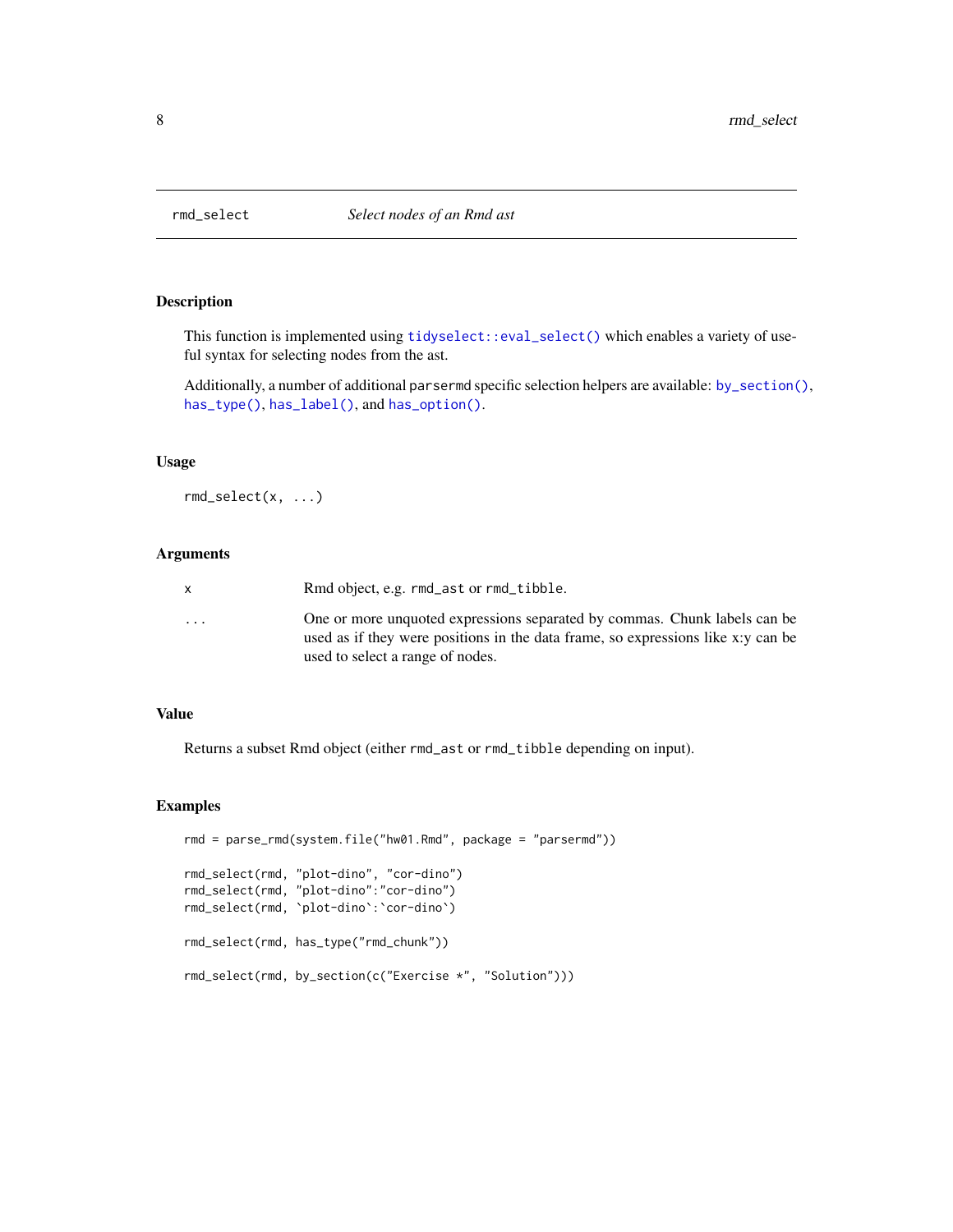<span id="page-8-0"></span>rmd\_select\_helpers *Rmd selection helper functions*

#### <span id="page-8-1"></span>Description

These functions are used in conjunction with [rmd\\_select\(\)](#page-7-1) to select nodes from an Rmd ast.

- by\_section() uses section selectors to select nodes.
- has\_type() selects all nodes that have the given type(s).
- has\_label() selects nodes with labels matching the given glob.
- has\_option() selects nodes that have the given option(s) set.

#### Usage

has\_type(types)

by\_section(sec\_ref, keep\_parents = TRUE)

has\_label(label)

has\_option(...)

#### Arguments

| types        | Vector of character type names, e.g. rmd_chunk, rmd_heading, etc.                                                                                                                                                                                       |
|--------------|---------------------------------------------------------------------------------------------------------------------------------------------------------------------------------------------------------------------------------------------------------|
| sec_ref      | character vector, a section reference selector. See details below for further de-<br>tails on how these are constructed.                                                                                                                                |
| keep_parents | Logical, retain the parent headings of selected sections. Default: TRUE                                                                                                                                                                                 |
| label        | character vector, glob patterns for matching chunk labels.                                                                                                                                                                                              |
| $\cdot$      | Either option names represented by a scalar string or a named argument with the<br>form opt = value where opt is the option name and value is the value to be<br>checked. For example eval = TRUE would check for the option eval being set<br>to TRUE. |

#### Details

#### Section reference selectors:

Section reference selectors are a simplified version of CSS selectors that are designed to enable the selection nodes in a way that respects the implied hierarchy of a document's section headings. They consist of a character vector of heading names where each subsequent value is assumed to be nested within the preceding value. For example, the section selector c("Sec 1", "Sec 2") would select all nodes that are contained within a section named Sec 2 that is in turn contained within a section named Sec 1 (or a section contained within a section named Sec 1, and so on).

The individual section names can be specified using wildcards (aka globbing patterns), which may match one or more sections within the document, e.g. c("Sec 1", "Sec \*"). See [utils::glob2rx\(\)](#page-0-0) or [wikipedia](https://en.wikipedia.org/wiki/Glob_(programming)) for more details on the syntax for these patterns.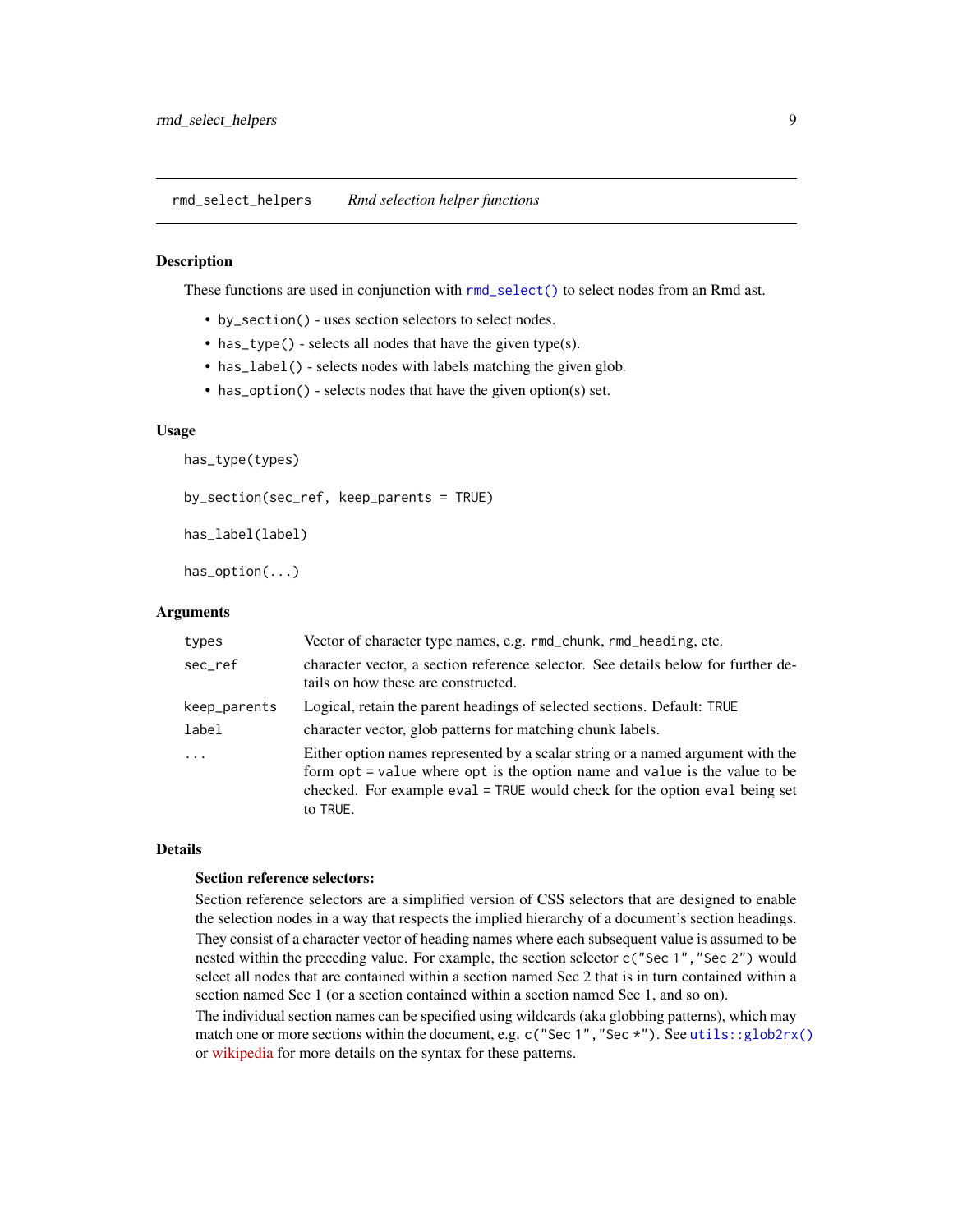<span id="page-9-0"></span>All helper functions return an integer vector of selected indexes.

#### Examples

```
rmd = parse_rmd(system.file("hw01.Rmd", package="parsermd"))
rmd_select(rmd, has_type("rmd_chunk"))
rmd_select(rmd, has_label("*dino"))
rmd_select(rmd, has_option("message"))
rmd_select(rmd, has_option(message = FALSE))
rmd_select(rmd, has_option(message = TRUE))
```
rmd\_source *Source the code chunks of an Rmd document*

#### Description

This is the equivalent of the [source\(\)](#page-0-0) function for Rmd files or their resulting asts.

#### Usage

```
rmd\_source(x, local = FALSE, ..., label\_comment = TRUE, use\_eval = TRUE)
```
#### Arguments

| X             | An Rmd document (e.g. rmd_ast, rmd_tibble, Rmd file path, etc.)                                                                                                                                                                        |  |
|---------------|----------------------------------------------------------------------------------------------------------------------------------------------------------------------------------------------------------------------------------------|--|
| local         | TRUE, FALSE or an environment, determining where the parsed expressions are<br>evaluated. FALSE (the default) corresponds to the user's workspace (the global<br>environment) and TRUE to the environment from which source is called. |  |
| $\ddots$      | Additional arguments passed to source.                                                                                                                                                                                                 |  |
| label comment | Attach chunk labels as comment before each code block.                                                                                                                                                                                 |  |
| use_eval      | Use the eval chunk option to determine if code is included.                                                                                                                                                                            |  |

#### Value

Returns the result of [source\(\)](#page-0-0) for any R code chunks.

## Examples

rmd\_source(system.file("minimal.Rmd", package = "parsermd"), echo=TRUE)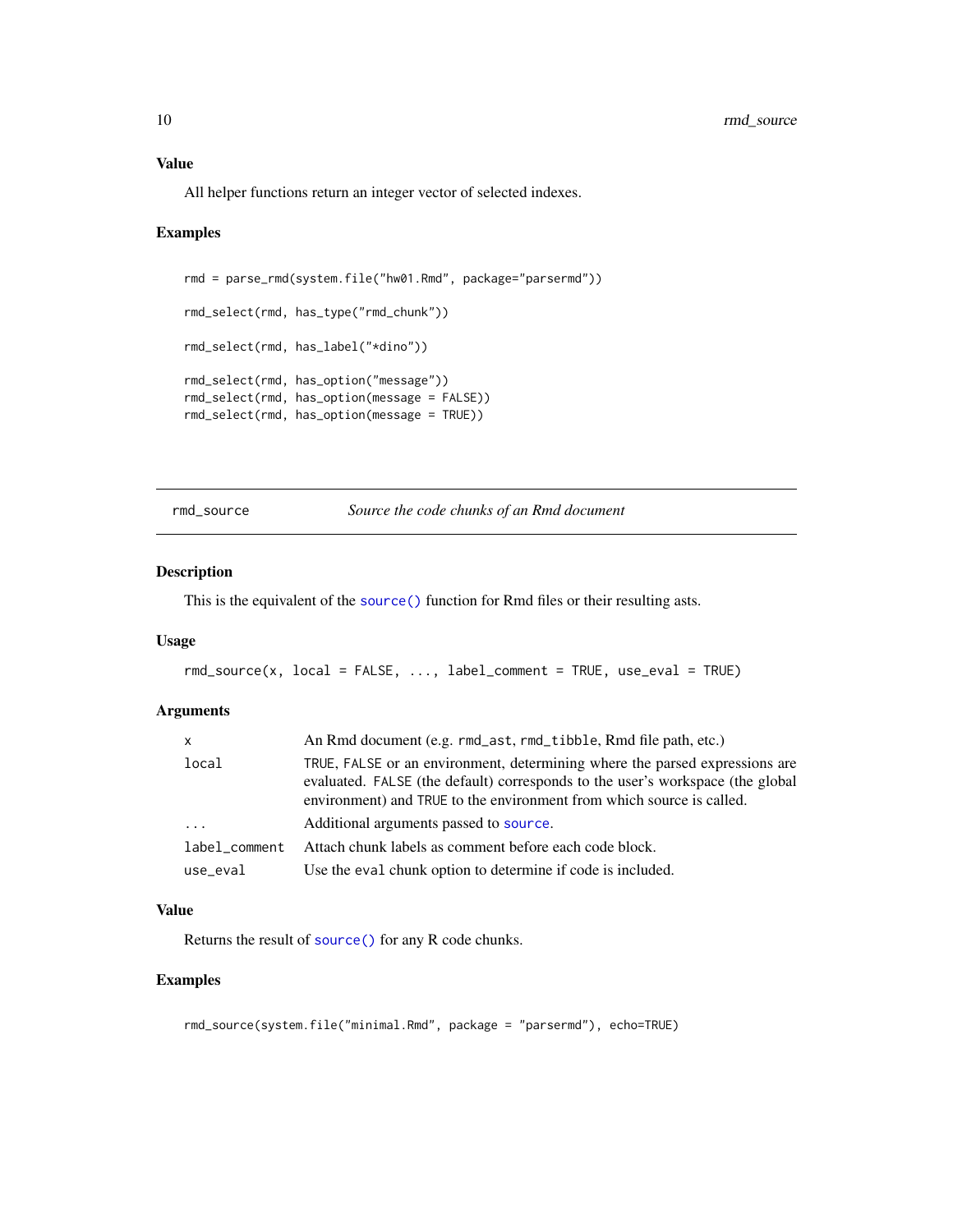<span id="page-10-1"></span><span id="page-10-0"></span>

[Deprecated] Subset an rmd object based on sections, node types, or names.

```
Usage
```

```
rmd_subset(
 x,
  sec_refs = NULL,
  type_refs = NULL,
 name_refs = NULL,
 exclude = FALSE,
 keep_yaml = TRUE,
 keep_setup = FALSE,
  ...
)
```
## Arguments

| X          | rmd object, e.g. rmd_ast or rmd_tibble.   |
|------------|-------------------------------------------|
| sec_refs   | Section references, TODO - add details.   |
| type_refs  | Node type references, TODO - add details. |
| name_refs  | Name references, TODO - add details.      |
| exclude    | Should the matching nodes be excluded.    |
| keep_yaml  | Should the document yaml be kept.         |
| keep_setup | Should the document setup chunk be kept.  |
|            | Unused, for extensibility.                |

## Value

Returns a subset Rmd object (either rmd\_ast or rmd\_tibble depending on input).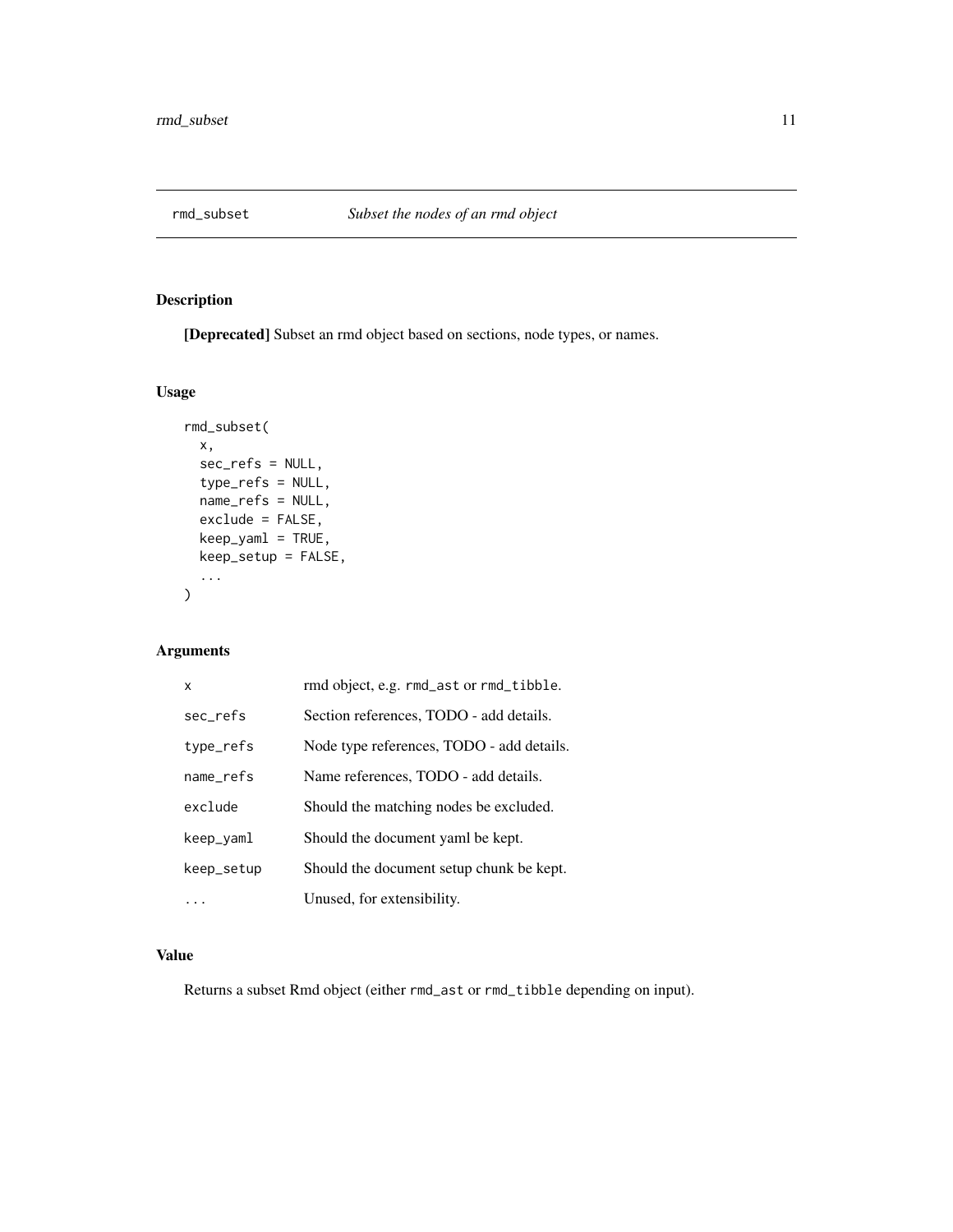### <span id="page-11-0"></span>[Deprecated]

Tools for selecting or checking a single node using [rmd\\_subset\(\)](#page-10-1) selection.

#### Usage

```
rmd_get_node(x, sec_refs = NULL, type_refs = NULL, name_refs = NULL, ...)
rmd_get_chunk(x, sec_refs = NULL, name_refs = NULL)
rmd_get_markdown(x, sec_refs = NULL)
rmd\_has\_node(x, sec\_refs = NULL, type\_refs = NULL, name\_refs = NULL, ...)rmd_has_chunk(x, sec_refs = NULL, name_refs = NULL, ...)
rmd_has_markdown(x, sec_refs = NULL, ...)
```
## Arguments

| x         | rmd object, e.g. rmd_ast or rmd_tibble.   |
|-----------|-------------------------------------------|
| sec_refs  | Section references, TODO - add details.   |
| type_refs | Node type references, TODO - add details. |
| name_refs | Name references, TODO - add details.      |
|           | Unused, for extensibility.                |

## Value

- rmd\_get\_\*() functions returns a single Rmd node object (e.g. rmd\_heading, rmd\_chunk, rmd\_markdown, etc.)
- rmd\_has\_\*() functions return TRUE if a matching node exists, FALSE otherwise.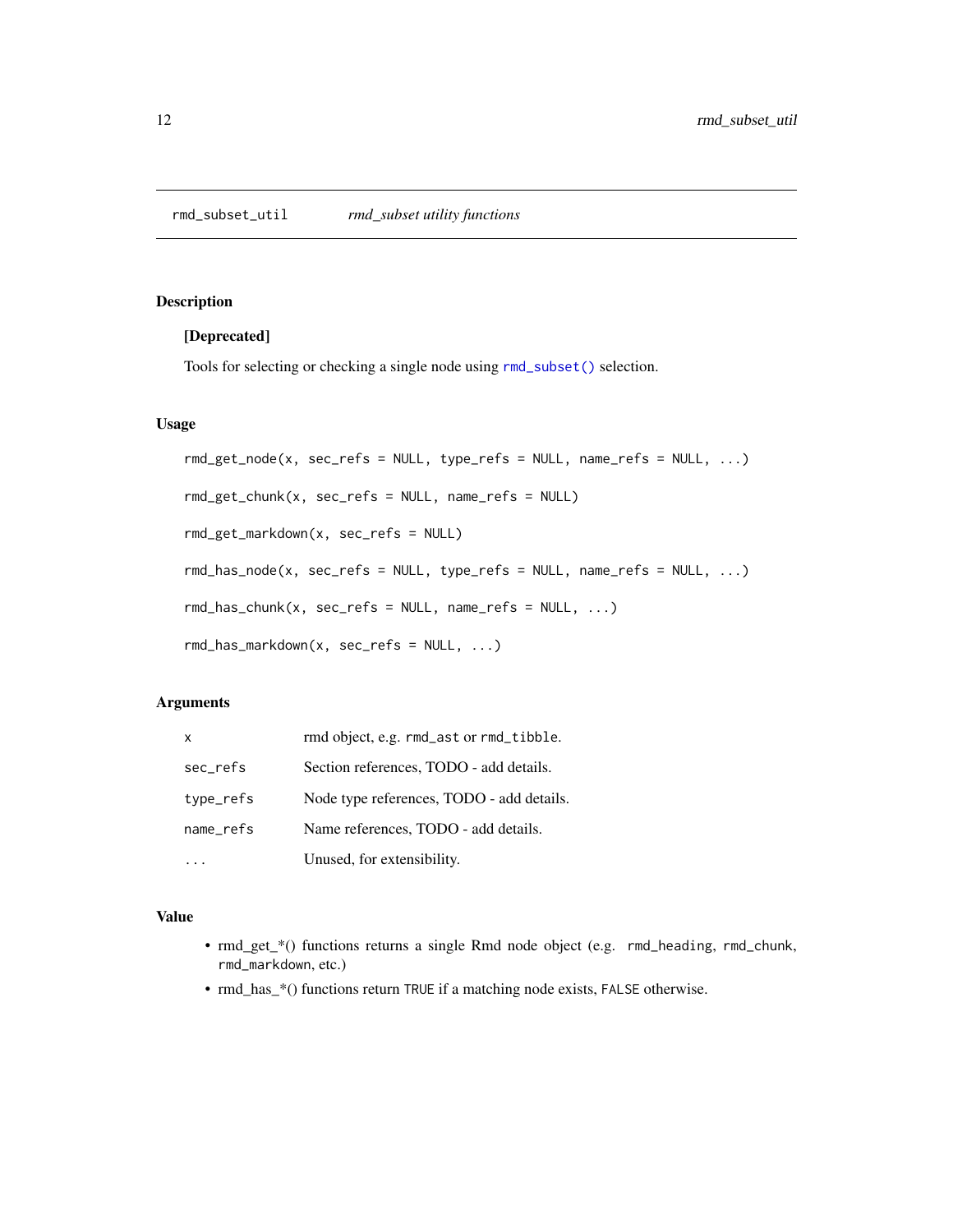<span id="page-12-1"></span><span id="page-12-0"></span>

Templates are objects which are meant to capture the structure of an R Markdown document and facilitate the comparison between the template and new Rmd documents, usually to ensure the structure and/or content matches sufficiently.

#### Usage

```
rmd_template(
  rmd,
  keep_content = FALSE,
  keep_labels = TRUE,
 keep_headings = FALSE,
 keep_yaml = FALSE,
  ...
)
```
## Arguments

| rmd           | R Markdown document in the form of an rmd_ast or rmd_tibble.                       |
|---------------|------------------------------------------------------------------------------------|
| keep_content  | Should the template keep the document's content (markdown text and chunk<br>code). |
| keep_labels   | Should the template keep the document's code chunk labels.                         |
| keep_headings | Should the template keep the document's headings.                                  |
| keep_yaml     | Should the template keep the document's yaml.                                      |
| $\ddotsc$     | Unused, for extensibility.                                                         |

## Value

Returns an rmd\_template object, which is a derived tibble containing relevant structural details of the document.

#### Examples

```
rmd = parse_rmd(system.file("hw01.Rmd", package="parsermd"))
```

```
rmd_select(rmd, by_section(c("Exercise *", "Solution"))) %>%
 rmd_template()
```